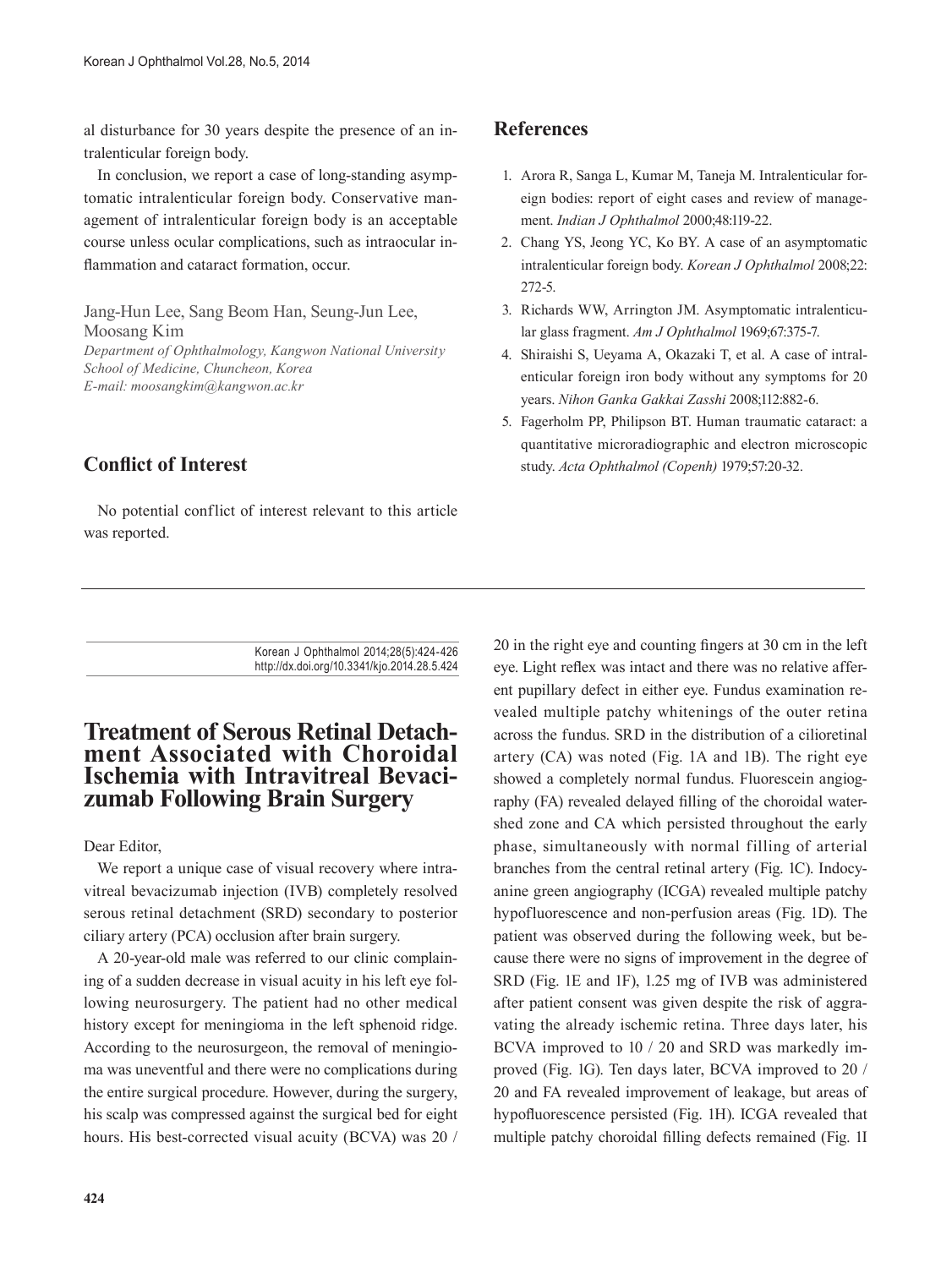

**Fig. 1.** (A) Fluorescein angiography (FA) showed delayed filling of the choroidal watershed zone and cilioretinal artery (CA) simultaneously with normal filling of arterial branches from the central retinal artery. (B) Indocyanine green angiography (ICGA) also showed multiple patchy hypofluorescence signals involving the posterior pole. There was no apparent arteriovenous transit time delay (10 seconds). In the late phase, perivascular leakage along the CA is evident and multiple blot hyperfluorescence on FA and pinpoint hyperfluorescence on ICGA are noted. (C) Panoramic FA showing multiple patchy hyperfluorescence signals with a wedge-shaped pattern across the fundus. Dilatation and staining of the CA is also present. (D) Panoramic ICGA showing multiple hypofluorescence signals with multiple patchy choroidal filling defects. (E) Optical coherence tomography showing diffuse serous retinal detachment with pigment epithelial detachment (central retinal thickness [CRT], 834 µm). (F) Optomap showing multiple patchy whitenings of the outer retina and yellowish pigmentary changes at the level of the retinal pigment epithelium (RPE) across the fundus. (G) Three days after the intravitreous bevacizumab injection, OCT shows markedly improved serous retinal detachment (SRD; CRT, 269 µm). Ten days after the injection, (H) panoramic FA shows improvement of leakage, but geographic areas of hypofluorescence persist. (I) Panoramic ICGA shows no signs of any significant leakage from choroidal vessels, but multiple patchy choroidal filling defects remain. (J) Optomap shows improvement of SRD and RPE ischemic changes.

and 1J). Five weeks later, BCVA was stable at 20 / 20 and optical coherence tomography showed complete resolution of SRD. His BCVA remained stable at 20 / 20 without recurrence of any SRD at the one-year follow-up examination.

Occlusion of the choroidal vessels can manifest itself in many different ways, ranging from complete vessel obstruction to relative ischemia. In this case, irregular filling of choroidal vessels and CA, an enlarged watershed zone, and multiple geographic hypofluorescent areas with ischemic cloudy swelling of the retina extending along the length of the CA could be attributed to relative choroidal ischemia. Extensive retinal pigment epithelium (RPE) ischemic changes across the entire fundus along with resultant SRD, and multiple wedge-shaped choroidal filling defects suggested a disturbance in choroidal circulation, specifically in the PCA. Retinal circulation originating

from the CA also appeared to be compromised, indicated by dilatation and staining of the CA. We speculate that the prolonged compression of the globe during brain surgery may have played a significant role in causing occlusion of the CA and PCA. PCA occlusion is known to result in RPE necrosis and subsequent blood retinal barrier (BRB) breakdown [1,2]. Multiple leakages on FA indicated a disturbance in the outer BRB. Late phase FA showed multiple stippled hyperfluorescence signals, most likely due to staining of the distressed RPE, which could be attributed to RPE ischemia resulting from PCA occlusion. Vascular endothelial growth factor (VEGF), released in response to choroidal ischemia, leads to a cascade of responses to ischemia, in which VEGF plays a crucial role in inducing disruption of vessel permeability [3]. It causes disturbances of the outer BRB, resulting in SRD [4]. Anti-VEGF can there